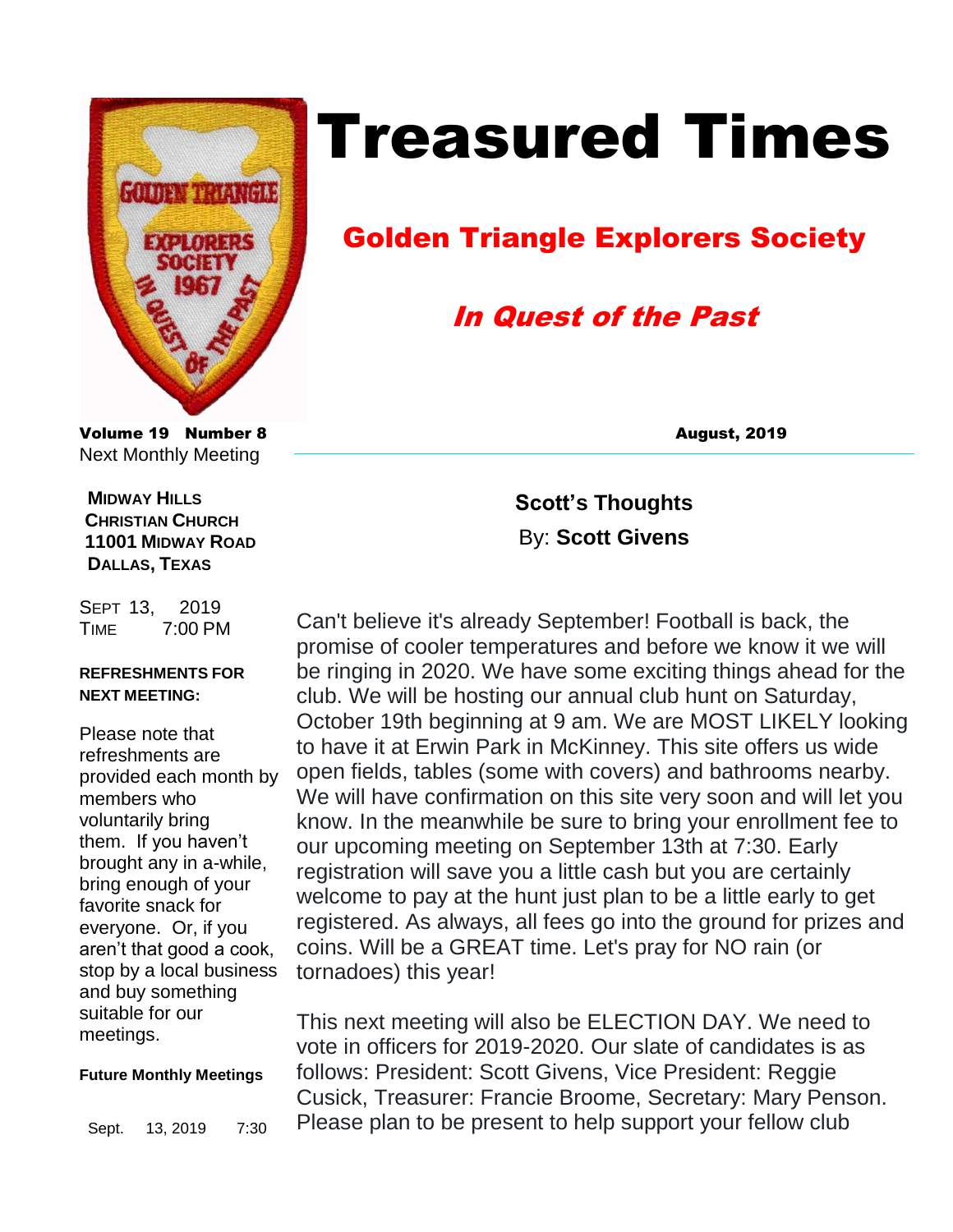| Oct.  | 11.2019  | 7:30 | m   |
|-------|----------|------|-----|
| Nov.  | 08.2019  | 7:30 |     |
| *Dec. | 13, 2019 | 7:00 | Fir |

#### **CLUB OFFICERS**

**PRESIDENT: SCOTT GIVENS** 

**VICE PRESIDENT:**  REGGIE CUSICK

**Treasurer:**  SUSAN PHILLIPS

**SECRETARY:**  MARY PENSON

**OTHER CONTACTS**

**HUNT MASTER: OPEN** 

**REFRESHMENTS CHAIR:** BILL ABBOTT / JOE REYNOLDS

#### **NEWSLETTER EDITOR:**

DEE REYNOLDS

#### **WEBMASTER:**

SUSAN PHILLIPS/SCOTT **GIVENS** 

**SEE YOUR MEMBER DIRECTORY FOR TELEPHONE NUMBERS**

> MEMBER ADVERTISEMENTS

This space is reserved for free member ads. Do you have something you wish to sell or buy? Member ads, including pictures, will be printed as space allows.

embers.

Finally, Andy has graciously offered to open up his permission at the Old Mill Town that some of you hunted a while back. We plan to have a fun hunt on Saturday, September 14th beginning at 9. Directions will be available at the meeting.

Looking forward to seeing everyone soon and I hope all your hunting is finding....

### **MINUTES OF August, 2019 MEETING By: Mary Penson**

President Scott G called the meeting to order. Michael M joined Golden Triangle. Alex C was our guest this evening. We were glad to see Ed Duroy. Scott made announcements telling us of the health and wellbeing of some of our members. Harold G is doing well after a stay in the hospital. Betty M is doing well and says Hi to us. Johnny L has had his last Chemo treatment and is waiting on results of a C.A.T. scan. Susan P is vacationing in France. Other announcements: Annual seeded hunt is planned for October 19, 2019. Annual Financial Audit conducted by Dee R, Joe R, Craig Z and Susan P was held, no discrepancies were found. Scott mentioned that Susan told him former member Chuck H would be our guest speaker for September. Please sign the register and get your door prize ticket. Scott G read the Treasurers report. It will be filed for audit. Mary P read the July minutes, there were no additions or corrections. The motion was made and seconded by Craig Z and Andy B to accept the minutes as read. Scott G asked for volunteers for the nominating committee. Craig Z said he would be a member. President Scott G, Vice President Reggie C and Secretary Mary P said they would continue in their positions. We will need a Treasurer. We had no speaker, Reggie C told of being able to get on a property after trying to get permission for three years. Scott G read some Facebook postings that told of some very interesting finds made by members of the Fort Worth Cowtown club.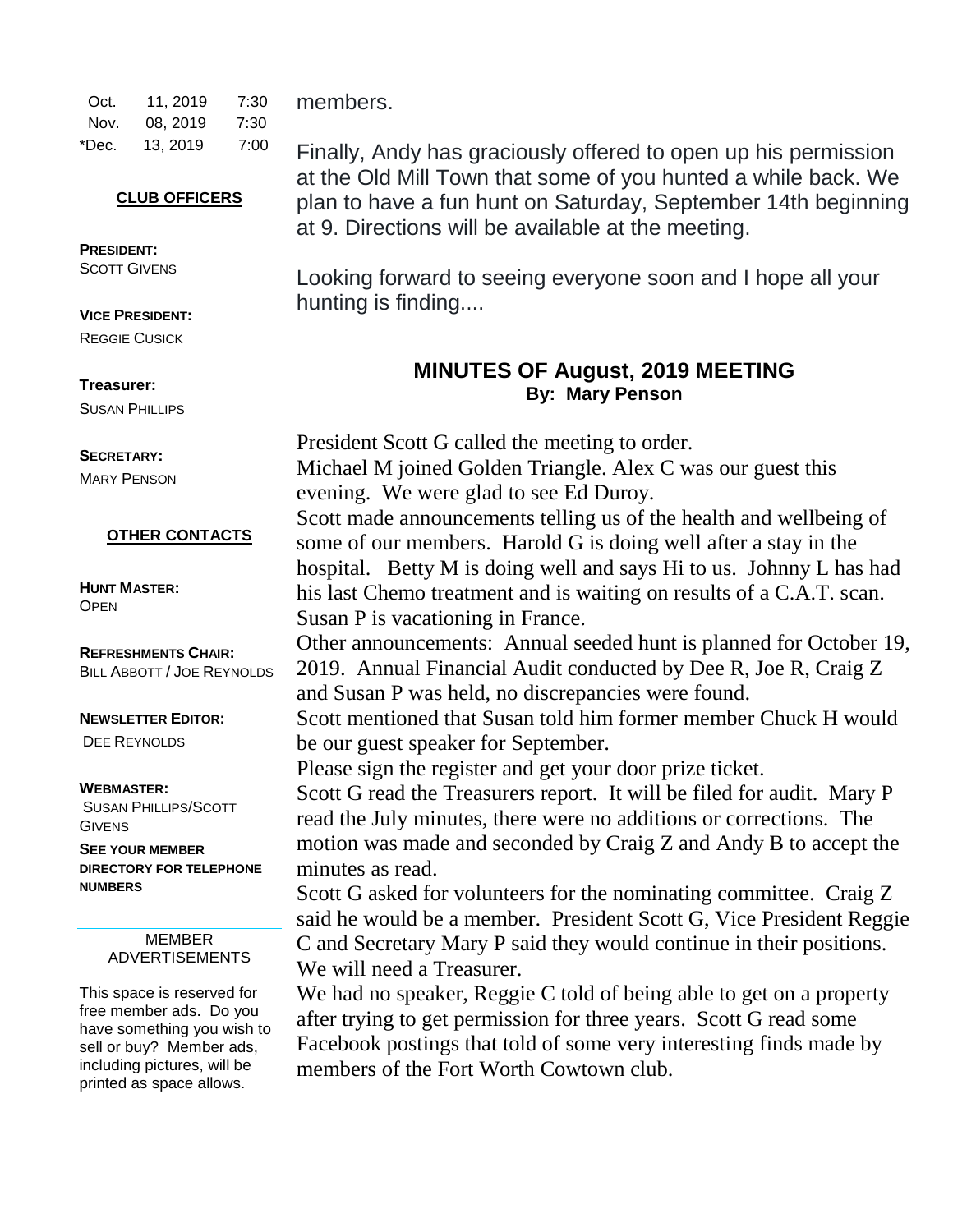Ed B told of the door prizes and the fund raiser prizes.

The door prizes were Garrett wallets with a coin inside. Winners were: Scott G, Bill A, Frank L, Larry V and Frank M. Frank M drew the first fund raiser ticket Winners were: 1916 VG Barger Quarter – Dee R, 1858 Flying Eagle Cent – Francie B, 1838 Large Cent – Scott G, 1853 Trime – Ed Duroy, 1875 CC Seated Liberty Dime above the bow – Dee R, Starbucks \$10 Gift Card – Larry V, Anniversary Mug – Frank M

Birthday/Annivarsary drawing – Francie B. Name tag drawing new member, Michael McC.

Find of the Month winners are listed in the newsletter. Scott called for a motion and second for the meeting to be adjourned, Craig Z motioned, Andy B seconded, the meeting was adjourned.

**++ I have not rec. anything on Fundraiser for Sept. but am sure that Susan will have a great lineup for us.** 

### **August Find of the Month**

**(2 entries per category were allowed due to July dinner)**

**Coins 1**

**2nd** 3<sup>*rd*</sup>



**st**

 **Jack L. / Silver Money Clip Reg. C. / Barber Qtr. Reg. C. / Lg. Indianhead**





 $3^{\text{rd}}$  tie



 **Scott G./ 1914 Wheatie(no photo)**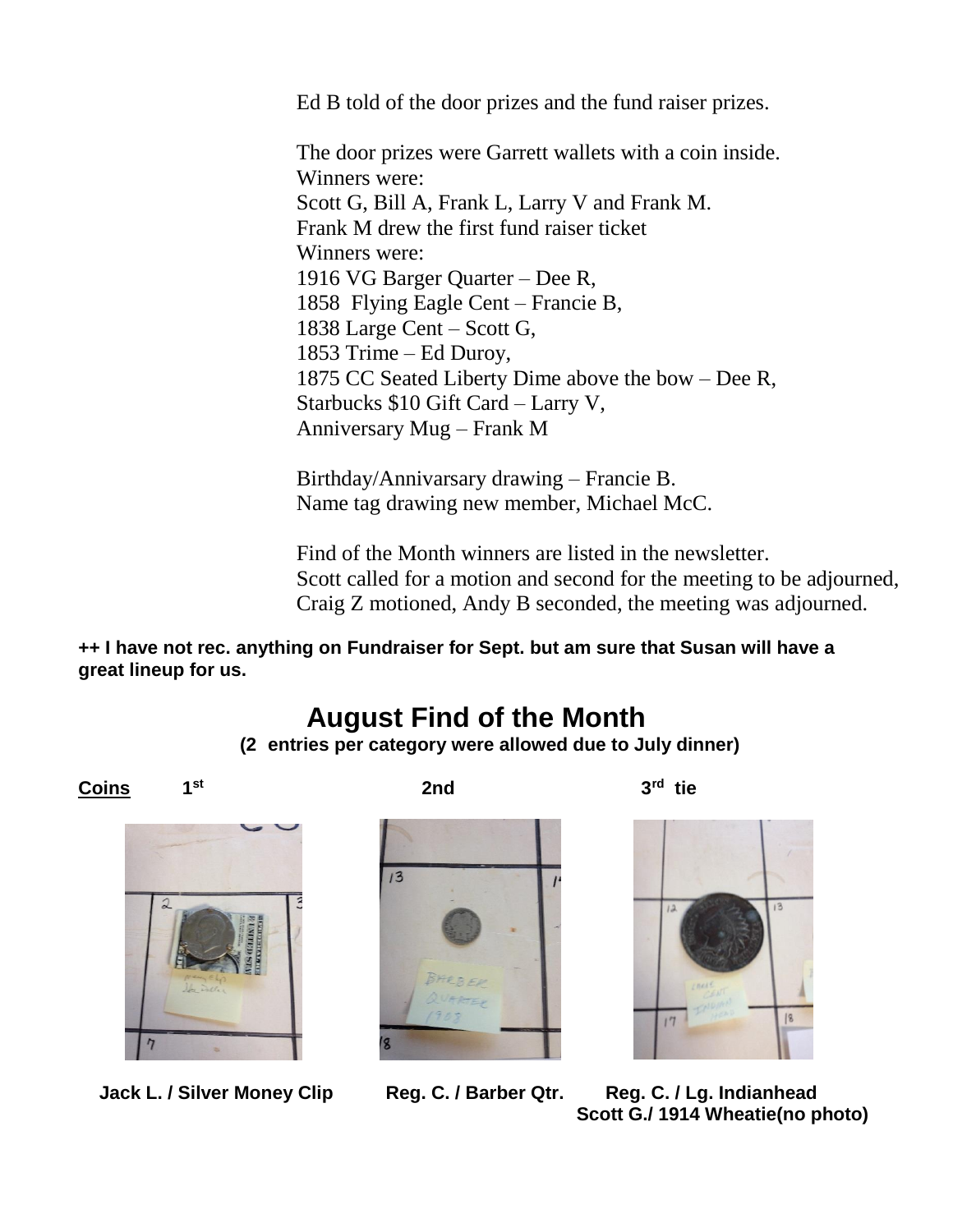#### **Jewelry**

**st**







 $2<sup>nd</sup>$ 

**2 nd**



 **Frank M. / 10K Ear Ring Frank M./ 925 Ear Ring Reg. C./ Sterling Cross**

 **3rd**





**Relics 1**

**st**



 **Reg. C./ Toy Fire Truck Scott G. /Soiled Dove Scott G. / Watch Fob**

**st**

### **Most Unusual**





**2nd** 3rd



Scott G./ Crossed Badge Andy B./ Crefadcan Penod Francine B./ Sorail Shell

 3  $3<sup>rd</sup>$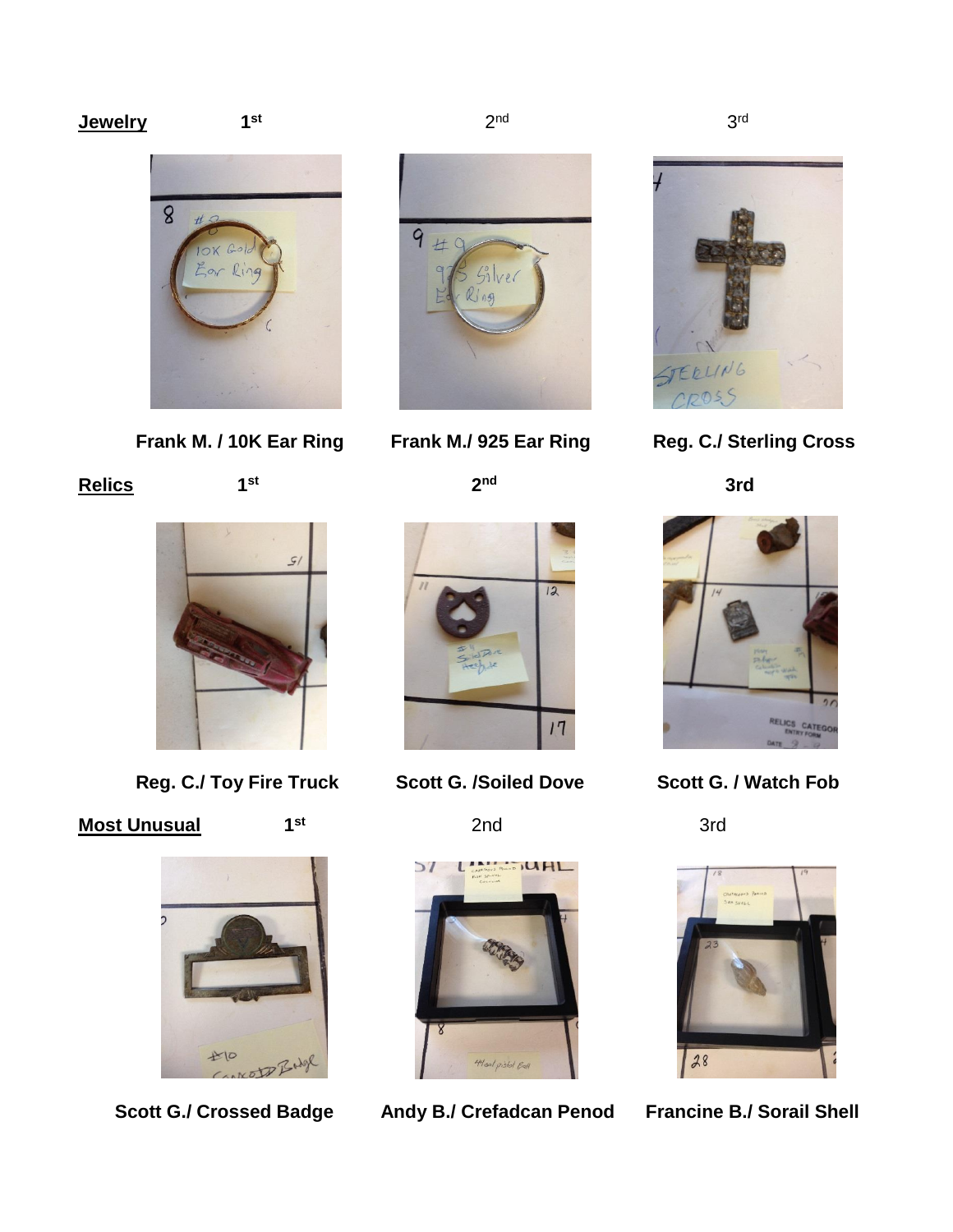#### **Second Chance**

**st**



Scott G./C-RI-P Railroad Button **Dee R./ Old Button Scott G./ NTx Corp Button** 





3rd

### **Upcoming Events**

**Metal Detecting School Oct. 5, 2019 Sat 9am-4pm \* Space is limited to 55 People Sign up Today to assure your spot! \$40 fee. email: [kwills@etex.net](mailto:kwills@etex.net)  website: [www.brokendetector.com](http://www.brokendetector.com/)**

**Cowtown Annual Hunt – October 5, 2019**

### **Golden Triangle Annual Hunt – October 19, 2019 Location not confirmed yet.**

**Central Texas Treasure Club - 2019 Open Competition Hunt – Oct. 12th Flyer/Registration** [mailto:centraltexastreasureclub@gmail.com]

### **LSTHC 45th Annual Hunt – October 26, 2019**

### **Texas Historical Events for August/Sept.**

On this day in 1934, town builder Asa (Ace) Borger was shot to death in the Hutchinson County town that bore his name. Borger was shot by Hutchinson county treasurer Arthur Huey, who was upset with Borger over the failure of the Borger State Bank and for failing to post his bail when he was arrested on an embezzlement charge. Huey also wounded another man, who died five days later. At his trial Huey claimed that he had shot in self-defense, arguing that Borger was gunning for him. The jury believed him and acquitted him. Three years later, however, he was sent to the state penitentiary for theft of county funds. Borger was born in Missouri in 1888 and successfully promoted several boomtowns in Oklahoma as a young man. In 1926 he purchased 240 acres in the Panhandle and organized the Borger Townsite Company. The company began selling lots in the

 **2 nd 3 3 3**